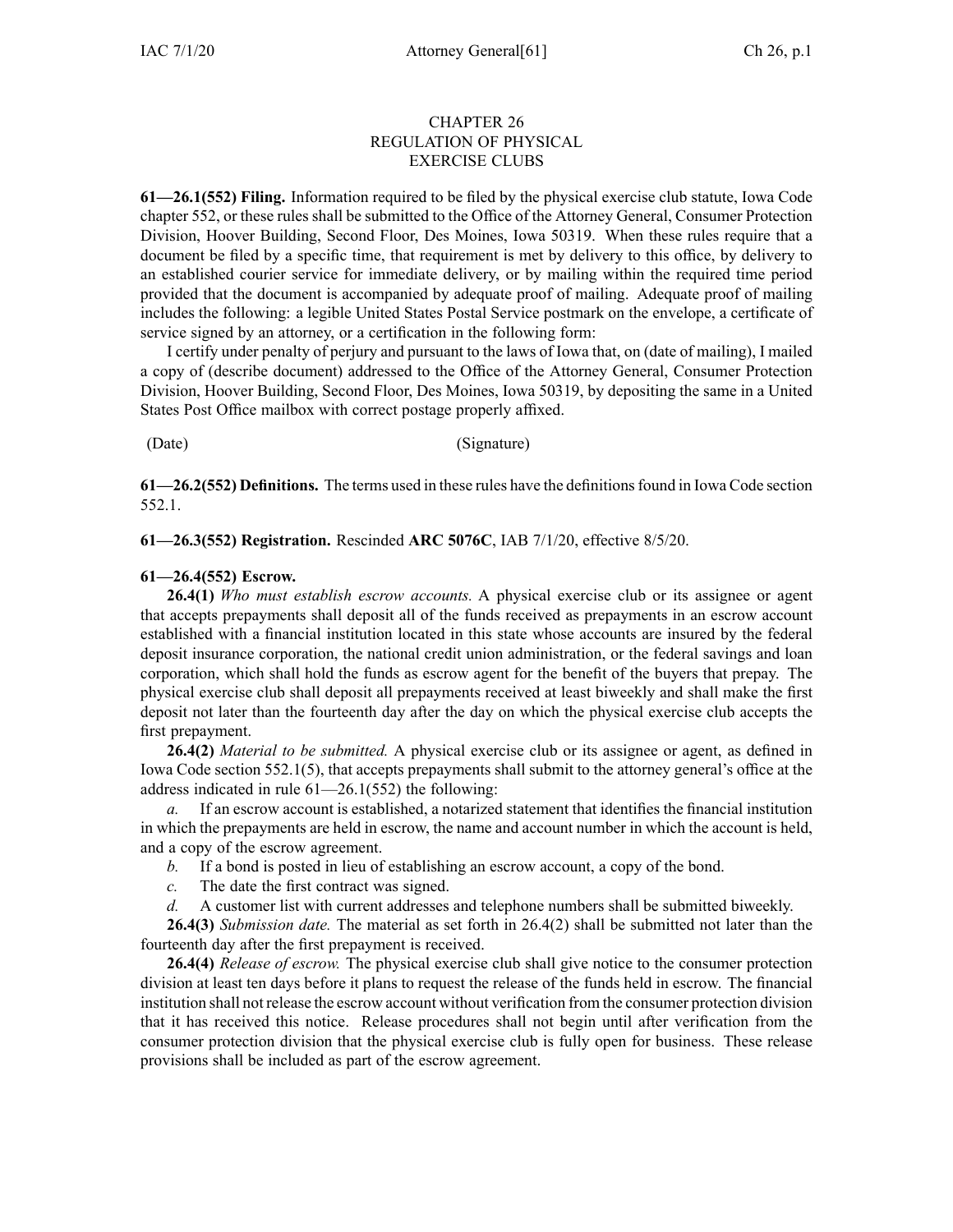**26.4(5)** *Buyer's right.* The buyer retains ownership of all moneys and interest held in escrow under these rules. These rules do not limit <sup>a</sup> buyer's right to cancel and receive <sup>a</sup> refund pursuan<sup>t</sup> to Iowa Code section [552.5](https://www.legis.iowa.gov/docs/ico/section/552.5.pdf), or [537.3310](https://www.legis.iowa.gov/docs/ico/section/537.3310.pdf), if applicable.

**26.4(6)** *Hearing.* If the escrow agen<sup>t</sup> failsto make full refund to <sup>a</sup> buyer when required by Iowa Code section [552.13](https://www.legis.iowa.gov/docs/ico/section/552.13.pdf) or either the buyer or seller contests the consumer protection division's determination as to whether or not the physical exercise club is fully opened for business, the attorney general's designee shall hold <sup>a</sup> hearing and determine whether the physical exercise club has fully opened and has remained open for 30 days, and if not, determine those persons who, as buyers are entitled to <sup>a</sup> refund and, if appropriate, distribute the escrow proceeds. A hearing can be held on motion by the consumer protection division or <sup>a</sup> reques<sup>t</sup> by other parties. This rule shall not preclude the attorney general from taking other appropriate legal action to protect the interest of the buyer or other parties pending the outcome of the hearing.

**26.4(7)** *Notice of hearing.* The physical exercise club shall be provided notice of hearing at its place of business. All buyers who have funds in the escrow account shall be provided notice of the hearing at their last-known address with costs assessed to the physical exercise club. Notice of hearing will include:

- *a.* The date, time, place and nature of the hearing.
- *b.* A statement that the party may be represented by legal counsel.
- *c.* A statement of the legal authority and jurisdiction under which the hearing is to be held.
- *d.* A reference to the statute or rules involved.
- *e.* A short and plain statement of the matters asserted.

**26.4(8)** *Conduct of hearings.* Hearings under this rule will be conducted as contested case proceedings under the Iowa administrative procedure Act. These hearings will generally be conducted according to the following format, subject to modification at the discretion of the presiding officer:

*a.* The representative of the consumer protection division may make an opening statement.

*b.* The respondent(s) may make an opening statement or may elect to reserve the opening statement until just prior to the presentation of evidence by the respondent.

- *c.* The evidence on behalf of the consumer protection division is presented.
- *d.* The evidence on behalf of the respondent(s) is presented.
- *e.* Rebuttal evidence, if any, on behalf of the consumer protection division is presented.
- *f.* Rebuttal evidence, if any, on behalf of the respondent(s) is presented.
- *g.* Each party may make <sup>a</sup> closing argument.

**26.4(9)** *Continuances.* No ex parte continuance shall be granted to any party.

**26.4(10)** *Discovery and subpoenas.* The provisions of Iowa Code section [17A.13](https://www.legis.iowa.gov/docs/ico/section/17A.13.pdf) relating to discovery and subpoenas shall govern in contested cases held pursuan<sup>t</sup> to these rules. If the department of inspections and appeals provides an administrative law judge to conduct the hearing, the provisions of  $481-4.5(17)$  shall not apply.

**26.4(11)** *Proposed decision.* The presiding officer will render <sup>a</sup> proposed decision which shall be in writing or stated in the record. The decision may include any of the following:

- *a.* Finding that the physical exercise club has fully opened for business.
- *b.* Finding that the physical exercise club has not fully opened for business.
- *c.* Finding that the physical exercise club has not remained open for 30 days.
- *d.* A determination of those persons who, as buyers, are entitled to <sup>a</sup> refund.
- *e.* Distribution of the escrow proceeds.

**26.4(12)** *Further review.* Any party who is adversely affected by <sup>a</sup> proposed decision or the consumer protection division may seek further review with the attorney general by complying with the following procedure:

*a.* A reques<sup>t</sup> for further review must be filed with the attorney general within 20 days of the date of the proposed decision.

*b.* Within ten days after filing the reques<sup>t</sup> for further review, the requesting party must file written exceptions to the proposed decision and must set forth the specific relief requested as well as all of the grounds upon which the reques<sup>t</sup> for relief is based. The party seeking further review may also file <sup>a</sup> written brief and argumen<sup>t</sup> along with its exceptions.